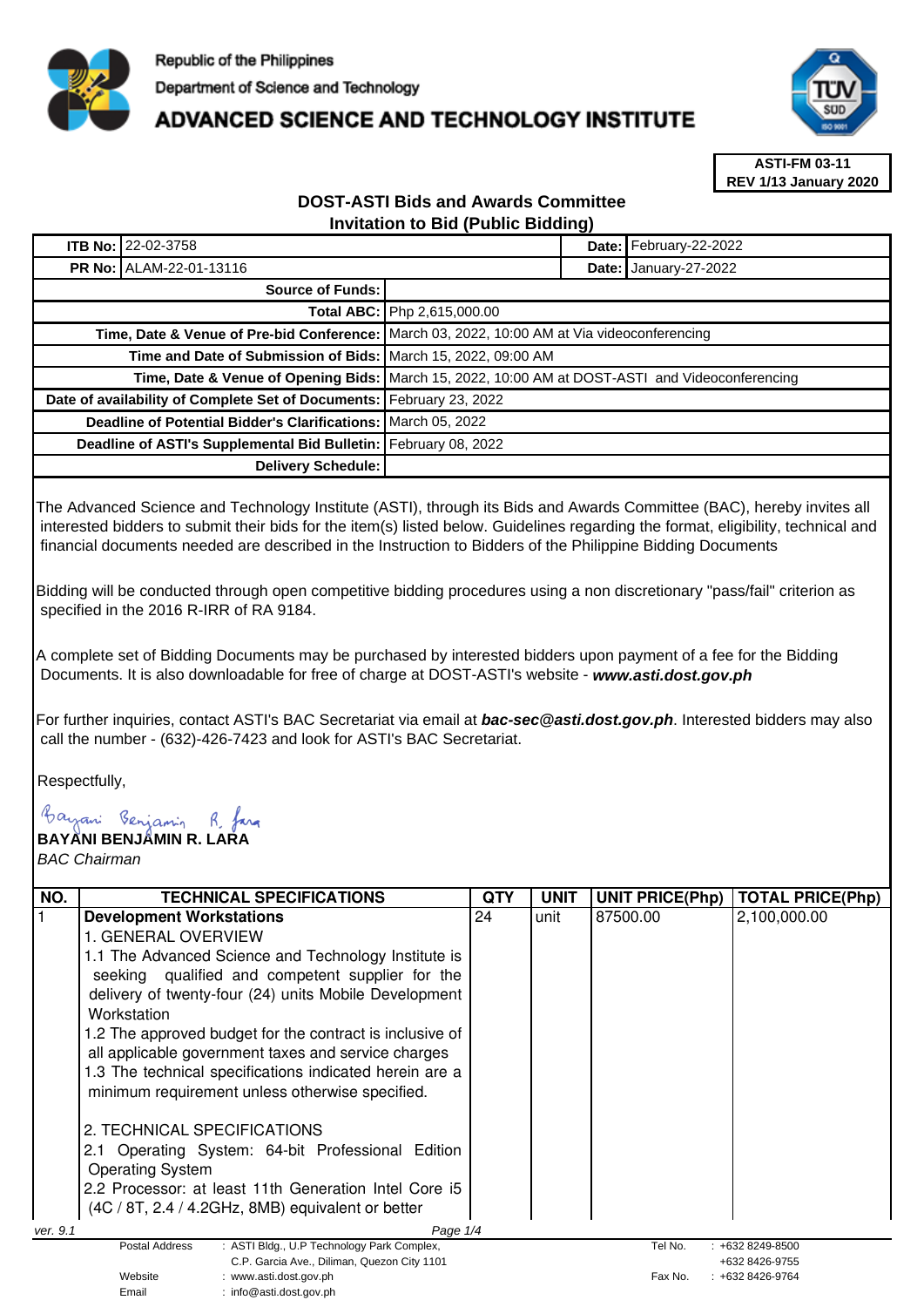| 2.3 Memory: 16GB SO-DIMM DDR4-3200 (minimum);<br>DDR4 SO-DIMM socket; dual-channel capable, can be<br>upgraded/configurable to 64GB<br>2.4 Disk space: 512GB SSD M.2 2280 PCle 3.0x4<br>NVMe Opal2, configurable up to 1TB (equivalent or<br>better)<br>2.5 Graphics: Integrated Intel UHD Graphics or similar<br>2.6 Display: Non-touch: 14" FHD (1920x1080) IPS<br>250nits Anti-glare<br>2.7 Camera: 720p with Privacy Shutter<br>2.8 Audio: High Definition (HD) Audio, ALC3287 codec<br>2.9 Speakers: Stereo speakers, 2W x2, Audio<br>Premium<br>2.10 Keyboard: Backlit, English<br>2.11 Touch interface: Touchpad with finger gesture<br>support or similar<br>2.12 Ports:<br>2.12.1 at least 1 USB 3.2 Gen 1;<br>2.12.2 at least 1 USB 3.2 Gen 1 (Always On)<br>2.12.3 at least 1 USB-C 3.2 Gen 1 (support data<br>transfer, Power Delivery 3.0, and DisplayPort 1.4<br>2.12.4 at least 1 Thunderbolt 4 / USB4 40Gbps<br>(support data transfer, Power Delivery 3.0, and<br>DisplayPort 1.4<br>2.12.5 at least 1 HDMI 2.0<br>2.12.6 at least 1 Headphone/microphone combo jack<br>(3.5mm)<br>2.13.7 RJ45 port<br>2.14 WLAN + Bluetooth: RTL8852AE 11ax, $2x^2$ +<br><b>BT5.2</b><br>2.15 Battery: Integrated 45Wh, supports fast charging<br>2.15.1 Max Battery Life: at least 9hr<br>2.16 Power Adapter: 45W USB-C (3-pin)<br>3. ACCESSORIES<br>3.1 With Backpack bag and mouse, HDMI cable, and<br>extension cord. |   |      |           |            |
|-----------------------------------------------------------------------------------------------------------------------------------------------------------------------------------------------------------------------------------------------------------------------------------------------------------------------------------------------------------------------------------------------------------------------------------------------------------------------------------------------------------------------------------------------------------------------------------------------------------------------------------------------------------------------------------------------------------------------------------------------------------------------------------------------------------------------------------------------------------------------------------------------------------------------------------------------------------------------------------------------------------------------------------------------------------------------------------------------------------------------------------------------------------------------------------------------------------------------------------------------------------------------------------------------------------------------------------------------------------------------------------------------------------------------------|---|------|-----------|------------|
| 4. WARRANTY AND AFTERSALES SUPPORT<br>4.1 Supplier warrants the items against defects in<br>manufacturing and shipping and delivery issues.<br>4.2 Defective and incorrect items shall be replaced<br>4.3 Warranty Period should be 1 year On-Site; warranty<br>on Parts and Labor with Premier Support (1Year on<br>Battery)                                                                                                                                                                                                                                                                                                                                                                                                                                                                                                                                                                                                                                                                                                                                                                                                                                                                                                                                                                                                                                                                                               |   |      |           |            |
| 5. PAYMENT AND DELIVERY TERMS<br>5.1 The price of bid must be inclusive of government<br>taxes and additional fees.<br>5.2 Government terms, payment upon complete<br>delivery<br>5.3 Delivery of goods shall be made by the supplier<br>within thirty (30) calendar days upon issuance of<br>Notice to Proceed<br>5.4 The unit must be brand new and unused.<br>Charging: GIA-ALAM                                                                                                                                                                                                                                                                                                                                                                                                                                                                                                                                                                                                                                                                                                                                                                                                                                                                                                                                                                                                                                         |   |      |           |            |
| <b>Mobile Development Workstation (Laptops)</b><br>1. GENERAL OVERVIEW                                                                                                                                                                                                                                                                                                                                                                                                                                                                                                                                                                                                                                                                                                                                                                                                                                                                                                                                                                                                                                                                                                                                                                                                                                                                                                                                                      | 5 | unit | 103000.00 | 515,000.00 |
| 1.1 The Advanced Science and Technology Institute is                                                                                                                                                                                                                                                                                                                                                                                                                                                                                                                                                                                                                                                                                                                                                                                                                                                                                                                                                                                                                                                                                                                                                                                                                                                                                                                                                                        |   |      |           |            |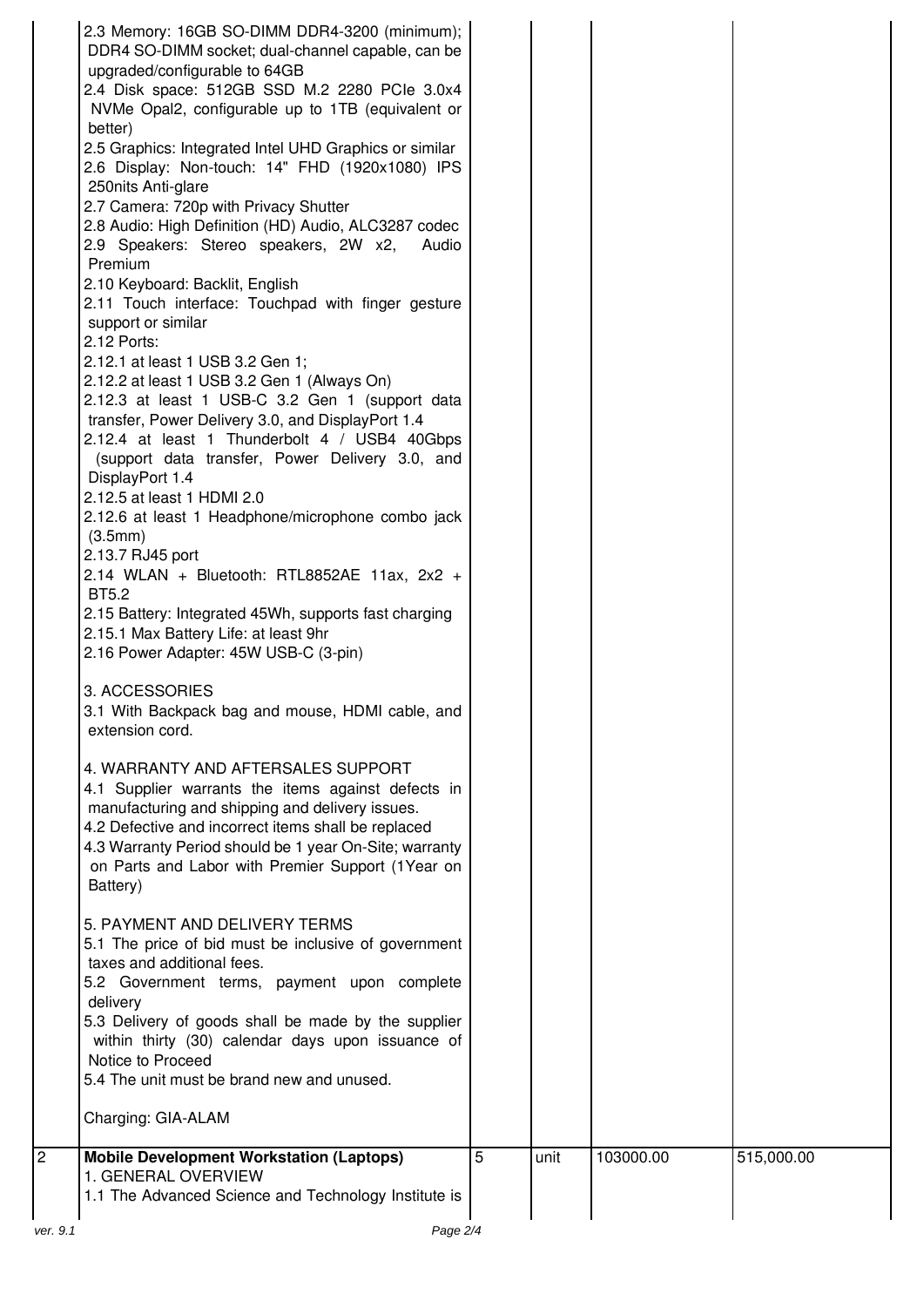| Workstation | seeking qualified and competent supplier for the<br>delivery of five (5) units Mobile Development                                                                                                                                                                                                                            |  |  |              |  |  |
|-------------|------------------------------------------------------------------------------------------------------------------------------------------------------------------------------------------------------------------------------------------------------------------------------------------------------------------------------|--|--|--------------|--|--|
|             | 1.2 The approved budget for the contract is inclusive of<br>all applicable government taxes and service charges<br>1.3 The technical specifications indicated herein are a<br>minimum requirement unless otherwise specified.                                                                                                |  |  |              |  |  |
|             | 2. TECHNICAL SPECIFICATIONS<br>2.1 Operating System: 64-bit Professional Edition<br><b>Operating System</b>                                                                                                                                                                                                                  |  |  |              |  |  |
|             | 2.2 Processor: at least 11th Generation Intel Core i5<br>(8M Cache, 2.4 GHz up to 4.2 GHz, 4 cores)<br>equivalent or better                                                                                                                                                                                                  |  |  |              |  |  |
|             | 2.3 Memory: 16G LPDDR4X (minimum); dual-channel<br>capable, can be upgraded/configurable to 64GB<br>2.4 Disk space: 512GB M.2 NVMe PCIe 3.0 SSD                                                                                                                                                                              |  |  |              |  |  |
| (minimum)   | 2.5 Graphics: Intel Iris Graphics (equivalent or better)<br>2.6 Display: 14.0 inch; FHD (1920x1080) 16:9                                                                                                                                                                                                                     |  |  |              |  |  |
|             | 2.7 Camera: 720p HD camera; With privacy shutter<br>2.8 Audio: Built-in speaker; Built-in array microphone<br>2.9 Keyboard: Backlit Chiclet Keyboard<br>2.10 Touch interface: Touchpad with finger gesture                                                                                                                   |  |  |              |  |  |
| 2.11 Ports: | support or similar<br>2.11.1 Output: 19V DC; 3.42A, 65W+C8:C28                                                                                                                                                                                                                                                               |  |  |              |  |  |
|             | 2.11.2 at least 1x 3.5mm Combo Audio Jack<br>2.11.3 at least 1x USB 3.2 Gen 2 Type-A<br>2.11.4 at least 2x Thunderbolt 4 supports display                                                                                                                                                                                    |  |  |              |  |  |
|             | 2.11.5 HDMI port<br>2.11.6 RJ45 port<br>2.12 WLAN+Bluetooth: Wi-Fi6 (802.11ax)+<br>(Dualband)2*2                                                                                                                                                                                                                             |  |  | <b>BT5.2</b> |  |  |
|             | 2.13 Battery: 66Whrs, 4S1P, 4-cell Li-ion<br>2.14 Power Adapter: TYPE-C, 65W AC Adapter<br>2.14.1 Input: 100~240V AC 50/60Hz universal<br>2.14.2 Output: 19V DC; 3.42A, 65W                                                                                                                                                  |  |  |              |  |  |
|             | 2.15 Out of the box Software inclusions:<br>2.15.1 Trusted Platform Module (TPM) 2.0<br>2.15.2 Fingerprint sensor<br>2.15.3 IR webcam with biometric support                                                                                                                                                                 |  |  |              |  |  |
|             | 2.15.4 Battery health charging<br>2.15.5 Fan Profile                                                                                                                                                                                                                                                                         |  |  |              |  |  |
|             | 3. ACCESSORIES<br>3.1 With Backpack bag and mouse, HDMI cable and<br>extension cord                                                                                                                                                                                                                                          |  |  |              |  |  |
|             | 4. WARRANTY AND AFTERSALE SUPPORT<br>4.1 Supplier warrants the items against defects in<br>manufacturing and shipping and delivery issues.<br>4.2 Defective and incorrect items shall be replaced<br>4.3 Warranty Period should be 1 year On-Site; warranty<br>on Parts and Labor with Premier Support (1Year on<br>Battery) |  |  |              |  |  |
|             | 5. PAYMENT AND DELIVERY TERMS<br>5.1 The price of bid must be inclusive of government<br>taxes and additional fees.<br>5.2 Government terms, payment upon complete                                                                                                                                                           |  |  |              |  |  |
| ver. 9.1    |                                                                                                                                                                                                                                                                                                                              |  |  | Page 3/4     |  |  |